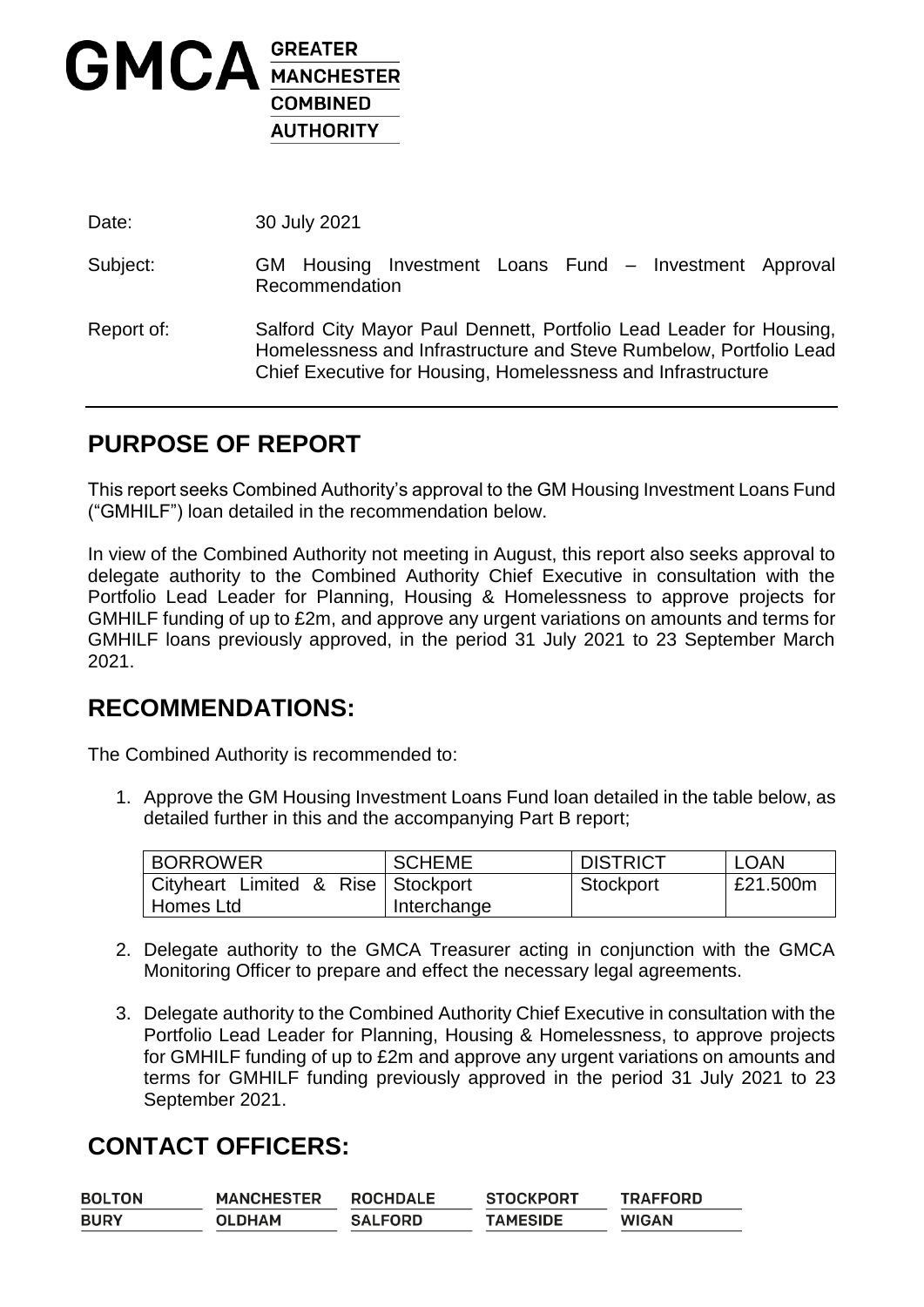#### **Bill Enevoldson: [bill.enevoldson@greatermanchester-ca.gov.uk](mailto:bill.enevoldson@greatermanchester-ca.gov.uk) Laura Blakey: [laura.blakey@greatermanchester-ca.gov.uk](mailto:laura.blakey@greatermanchester-ca.gov.uk)**

## **BACKGROUND PAPERS:**

- Housing Investment Fund (report to GMCA, 27 February 2015)
- GM Housing Investment Loans Fund Revised Investment Strategy (report to GMCA, 25 October 2019)
- Stockport Interchange/Town Centre Mixed Use Proposals (report to GMCA 29 June 2018)
- Stockport Interchange Mixed Use Scheme Update report (report to GMCA 31 January 2020)
- GM Housing Investment Loans Fund Investment Approval Recommendations (report to GMCA 25 June 2021)

| <b>TRACKING/PROCESS</b>                                       |            |          |  |  |  |
|---------------------------------------------------------------|------------|----------|--|--|--|
| Does this report relate to a major strategic decision, as set | <b>YES</b> |          |  |  |  |
| out in the GMCA Constitution                                  |            |          |  |  |  |
|                                                               |            |          |  |  |  |
| <b>EXEMPTION FROM CALL IN</b>                                 |            |          |  |  |  |
| Are there any aspects in this report which $\vert$ NO         |            |          |  |  |  |
| means it should be considered to be                           |            |          |  |  |  |
| exempt from call in by the relevant                           |            |          |  |  |  |
| Scrutiny Committee on the grounds of                          |            |          |  |  |  |
| urgency?                                                      |            |          |  |  |  |
| <b>TfGMC</b>                                                  | Overview & | Scrutiny |  |  |  |
|                                                               | Committee  |          |  |  |  |
|                                                               |            |          |  |  |  |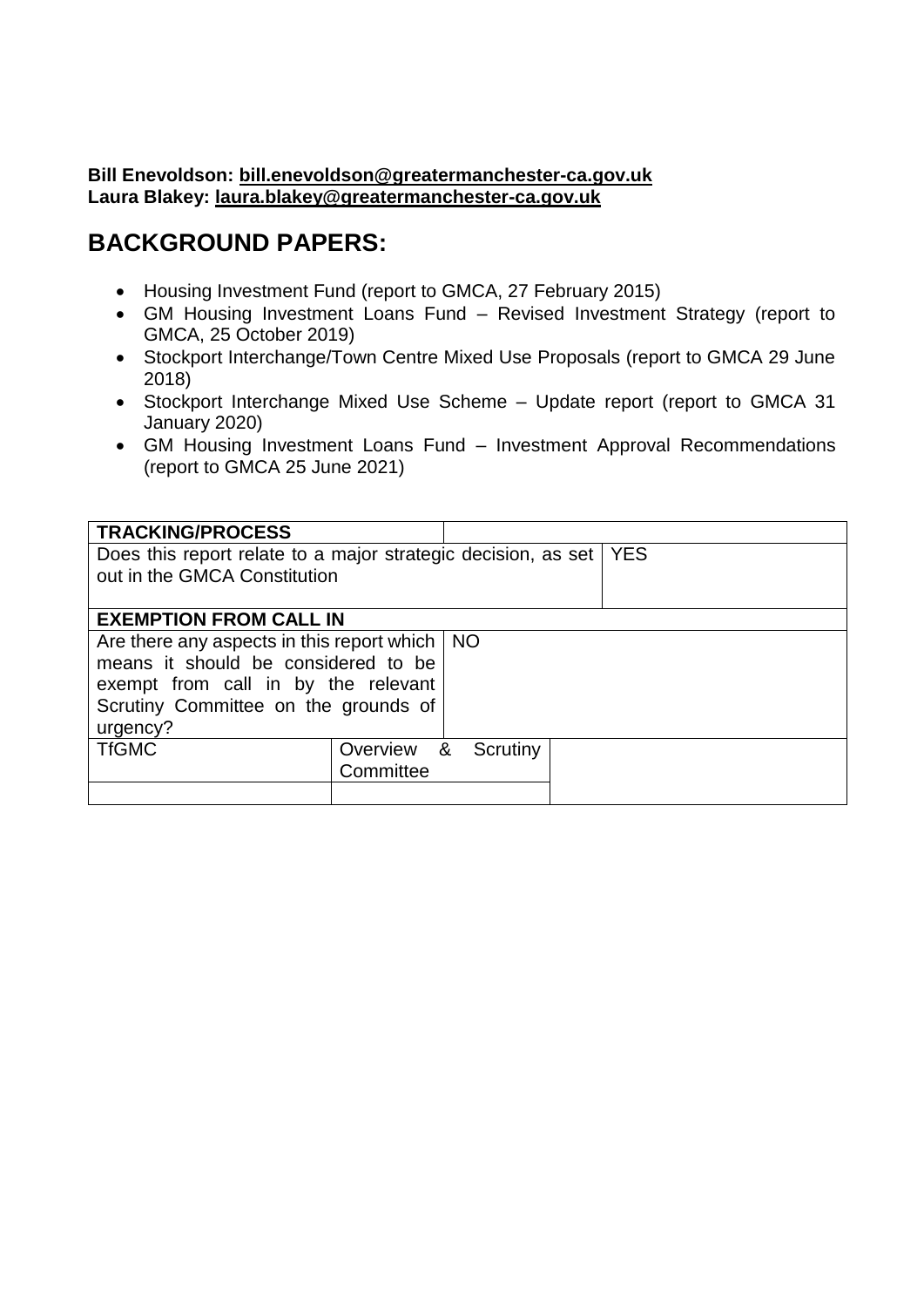## **EQUALITIES IMPACT, CARBON AND SUSTAINABILITY ASSESSMENT:**

#### **Impacts Questionnaire Impact Indicator Result Justification/Mitigation** Equality and Inclusion **Health** Resilience and Adaptation Housing **G** Provides access to 196 new build homes through the regeneration of the existing Stockport Bus Station site. Economy **G** New tenants and commercial units to be developed within Stockport town centre. Provides employment opportunities during both the development and operational phases. Private sector investment to be made in to the development. Mobility and **Connectivity** Carbon, Nature and Environment Consumption and Production **Further Assessment(s):** Carbon Assessment Contribution to achieving the GM Carbon Neutral 2038 target **Positive impacts overall, whether long or short term. Mix of positive and negative impacts. Tradeoffs to consider. Mostly negative, with at least one positive aspect. Trade-offs to consider. Negative impacts overall**. **Carbon Assessment Overall Score Buildings Result Justification/Mitigation** I.<br>New Build residential 1.14 Highest level of energy efficiency targeted with minium standard to be exceeded. Onsite renewable energy to be incorporated in the form of PV.

Residential building(s) renovation/maintenanc N/A e New Build Commercial/ Industrial Highest level of energy efficiency targeted with minium standard to be exceeded. Onsite renewable energy to be incorporated in the form of PV. **Transport** Active travel and public transport N/A Roads, Parking and Vehicle Access N/A Access to amenities N/A Vehicle procurement N/A **Land Use** Land use N/A No associated carbon impacts expected. High standard in terms of practice and awareness on carbon. Mostly best practice with a good level of awareness on carbon. Partially meets best practice/ awareness, significant room to improve. Not best practice and/ or insufficient awareness of carbon impacts.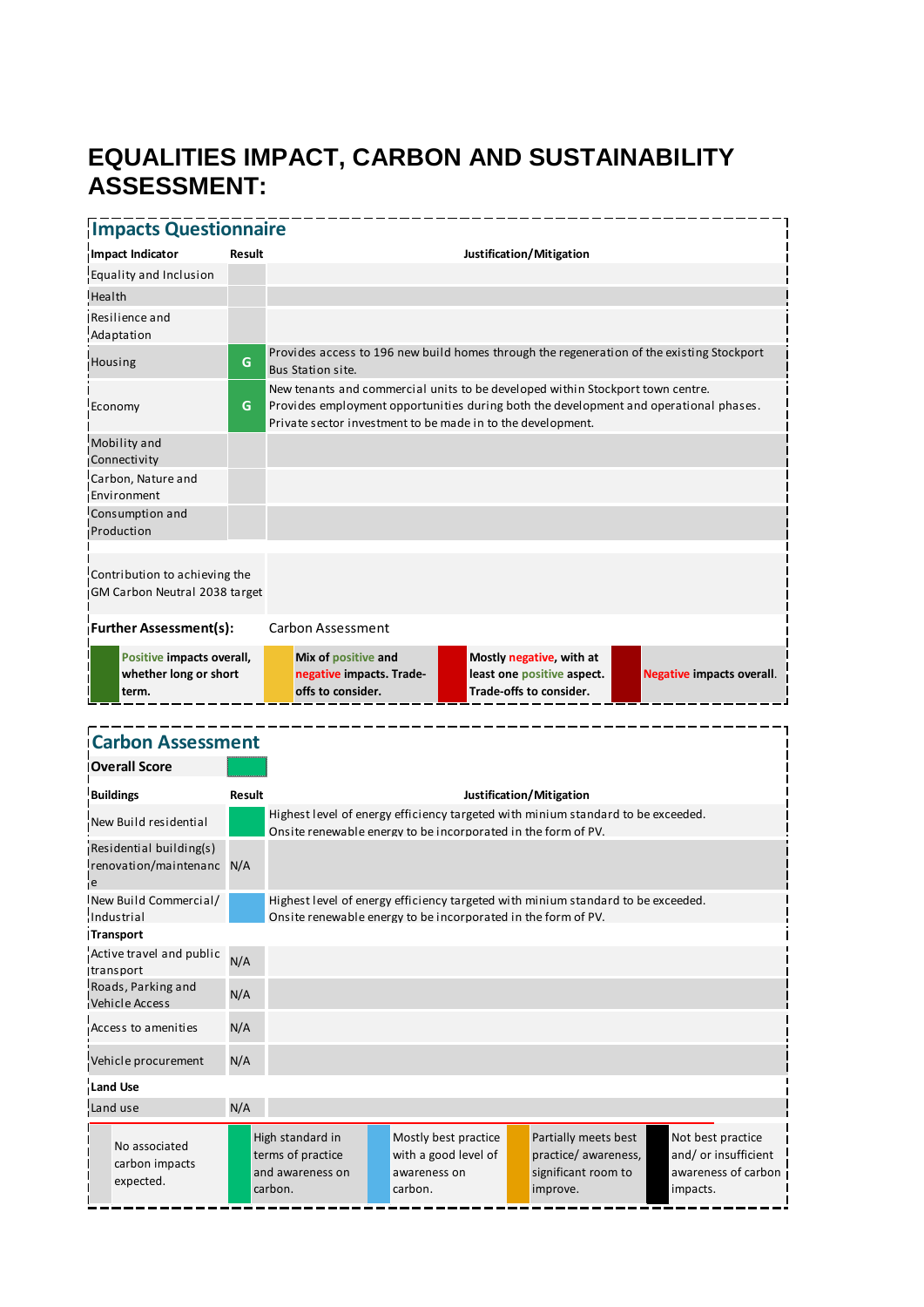**Risk Management:** See paragraph 3

**Legal Considerations:** See paragraph 4

**Financial Consequences – Revenue:** See paragraph 5

**Financial Consequences – Capital:** See paragraph 6

## **1. INTRODUCTION & OVERVIEW**

- 1.1 In line with the agreed governance process for the GM Housing Investment Loans Fund ("the Fund"), the Combined Authority is asked to approve the loan detailed in section 2, which has been recommended for approval by the Fund's Credit Committee.
- 1.2 The total value of offers of loans from the Fund approved by the Combined Authority to date is £510m and the total value of approved equity investments is  $£26.3m<sup>1</sup>$ . If the recommendation set out in this report is agreed, the value of loan offers will increase to £531.5m.
- 1.3 Affordable housing and section 106 agreements are dealt with at a local level in line with local policies, national planning legislation and the government's National Planning Policy Framework. As agreed at the December 2018 meeting of the GMCA, the majority of the surpluses generated from the Fund will be ring fenced to support provision of additional housing affordable to GM residents, supporting the Mayor's Town Centre Challenge and tackling issues such as rogue landlords, empty homes and improving standards within the Private Rented Sector.
- 1.4 The GM Housing Vision approved by GMCA in January 2019 began to set a new context for housing delivery within GM and paved the way for the co-produced GM Housing Strategy and revised GM Housing Investment Loans Fund Investment Strategy that were approved by GMCA in October 2019. Alongside the work toward the Joint Development Plan Document: Places for Everyone, this development of a shared strategic approach to the delivery of new homes across Greater Manchester sets the objectives and focus of future investments made from the Fund.

## **2. LOAN APPROVAL SOUGHT**

-

2.1 Cityheart Limited and Rise Homes Limited ("the Development Partner") are seeking a loan of up to £21.5m from the GM Housing Investment Loans Fund for the development of 196 apartments for Private Rented Sector use on the site of the existing Stockport Bus Station in Stockport Town Centre. The development forms part of a wider scheme involving the construction of a new bus interchange and public park. Planning permission was granted in October 2019, with no affordable housing

<sup>1</sup> These figures exclude loan offers that have not been taken up and are therefore withdrawn.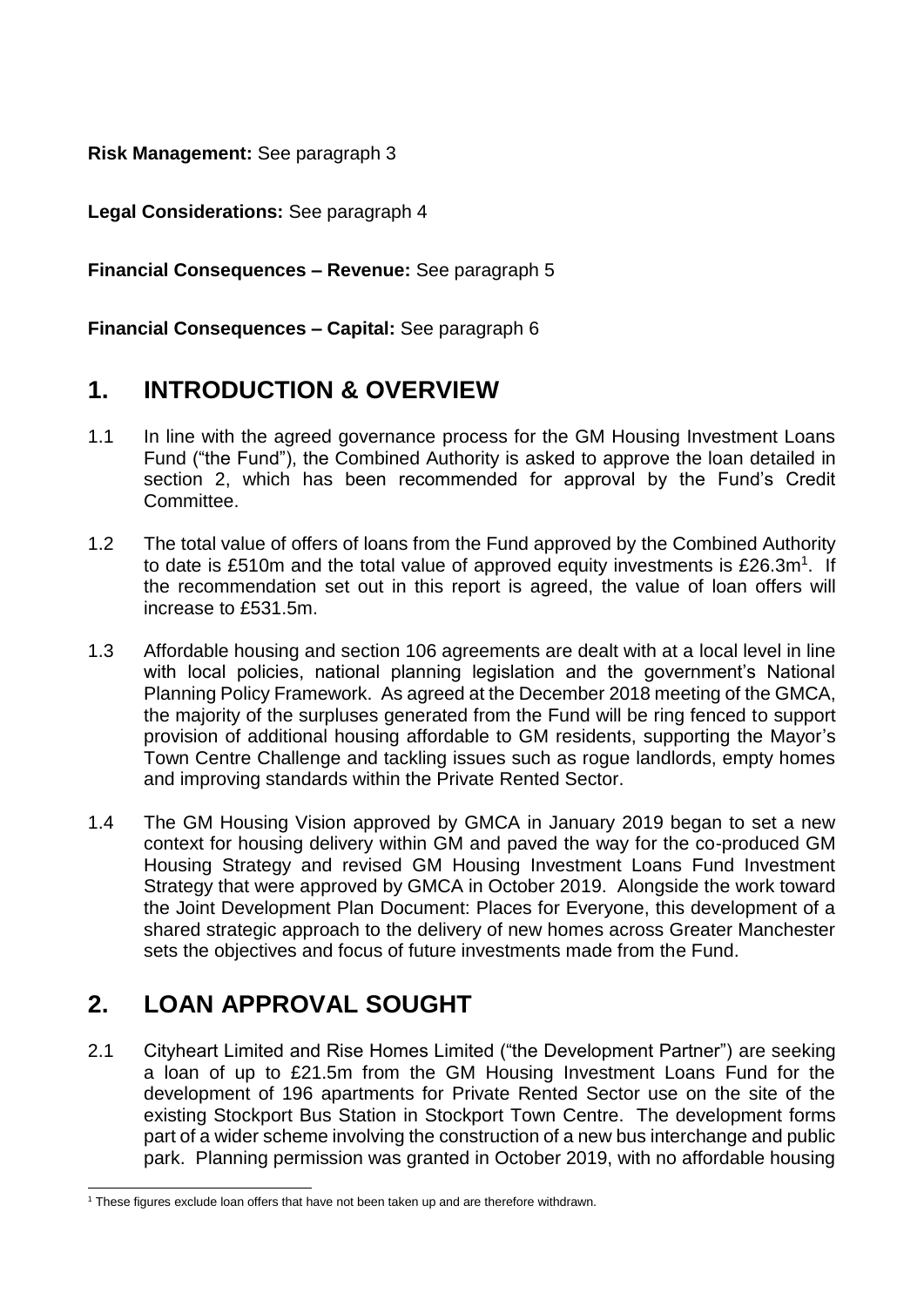or Section 106 requirement due to the financial viability of the scheme. At its meeting in June 2021, GMCA approved a patient equity investment in the scheme of up to £9.3m.

2.2 Further details of the scheme and proposed terms of the loan are included in the accompanying Part B report, to be treated as confidential on account of the commercially sensitive nature of the information.

#### **3. RISK MANAGEMENT**

- 3.1 The structure and security package proposed for the loan in order to mitigate risk are given in the accompanying Part B report.
- 3.2 The loan will be conditional upon a satisfactory outcome of detailed due diligence and ongoing confirmation from a Monitoring Surveyor acting on the Fund's behalf that the scheme is being delivered satisfactorily.

## **4. LEGAL CONSIDERATIONS**

4.1 A detailed loan facility and other associated legal documentation will be completed ahead of the first loan payment.

## **5. FINANCIAL CONSEQUENCES – REVENUE**

5.1 The borrower will be required to meet the Fund's legal, due diligence and monitoring costs and there is no requirement for additional revenue expenditure by GMCA in addition to the approved Core Investment Team budget.

## **6. FINANCIAL CONSEQUENCES – CAPITAL**

6.1 The loan will be sourced from the £300m GM Housing Investment Loans Fund, including the recycling of loans repaid to the Fund.

## **7. DELEGATION**

- 7.1 A delegation is sought to allow urgent recommendations for funding to be approved in the period between the Combined Authority's July and September meetings. It is proposed that authority be delegated to the Combined Authority Chief Executive in consultation with the Portfolio Lead Leader for Planning, Housing & Homelessness to approve new GMHILF investments of up to £2m and approve variations to the terms of GMHILF investments previously approved by the Combined Authority.
- 7.2 Any recommendations approved under the delegation will be subject to the usual due diligence processes and will be reported to the next available meeting of the Combined Authority.